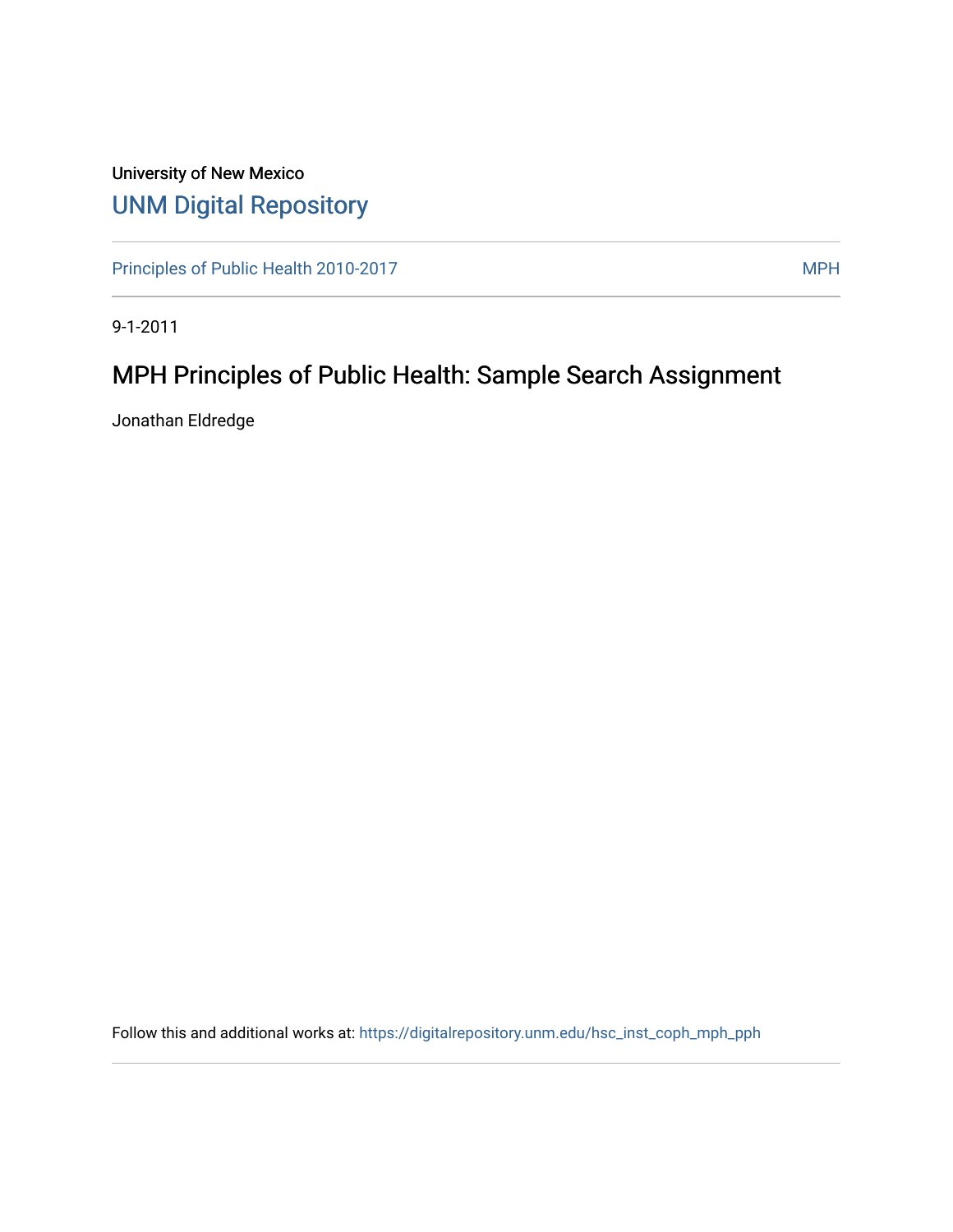MPH Principles Course 2011 Sample Search Assignment Jon Eldredge, PhD September 1, 2011

#### **FIRST SAMPLE SEARCH NARRATIVE:**

To retrieve the database used in this literature search, first access UNM's Health Sciences Library & Informatics Center webpage by typing<http://hsc.unm.edu/library/> into the web browser. Click on the letter **P** under **Database Quick Links** to yield a list of the databases beginning with that letter. Next, clicking on the PubMed hyperlink, will redirect one to the search page. Under **More Resources** at the bottom right-hand side of the PubMed homepage, select **MeSH Database**. In the search box, type **measles** and click **Go**. Select the link under the first term, **measles**, and send to **Search Box with AND**. Type **refugees** into the search box at the top of the page and click **Go**. Again select the link under the first term, **refugees**, send to **Search Box with AND**, and then **Search PubMed**. The search should yield 32 results. No limits were applied due to the small number of results. The search history for the research conducted can be found under the **Advanced search** hyperlink, and should look like this:

Search **"Measles"[Mesh] AND "Refugees"[Mesh]** 21:01:27 [32](http://www.ncbi.nlm.nih.gov.libproxy.unm.edu/pubmed/advanced?cmd=HistorySearch&querykey=5&)

A second PubMed search was conducted similarly to the first. However, the MeSH terms **measles** and **disease outbreaks** were used instead and both were restricted to major topic headings before searching. Results were limited only to articles published in the last 10 years, Human species, and English language. To apply limits, select the **Limits** hyperlink at the top of the page, select the appropriate limits, and then hit **Search**. The limited search should yield 287 results. Search history:

Search **"Measles"[Majr] AND "Disease Outbreaks"[Majr]** Limits: **Humans, English, published in the last 10 years** 21:21:25 [287](http://www.ncbi.nlm.nih.gov.libproxy.unm.edu/pubmed/advanced?cmd=HistorySearch&querykey=24&)

The same search strategy was used in the next search with the MeSH terms **communicable disease control** and **disasters**. The search produced 198 articles. Search history:

Search **"Communicable Disease Control"[Majr] AND "Disasters"[Majr]** Limits: **Humans, English, published in the last 10 years** 21:38:37 [198](http://www.ncbi.nlm.nih.gov.libproxy.unm.edu/pubmed/advanced?cmd=HistorySearch&querykey=45&)

A fourth PubMed search was conducted by using the MeSH terms **measles** and **disasters**, and both were sent to the search box with AND. This search resulted in 14 articles without applying limits. Search history:

Search **"Measles"[Mesh] AND "Disasters"[Mesh]** 21:26:20 [14](http://www.ncbi.nlm.nih.gov.libproxy.unm.edu/pubmed/advanced?cmd=HistorySearch&querykey=3&)

The MeSH term **measles** was used in the last search, and the subheading **transmission** was selected. The search was restricted to major topic headings and English-language articles. No other limits were applied. The search yielded 127 results.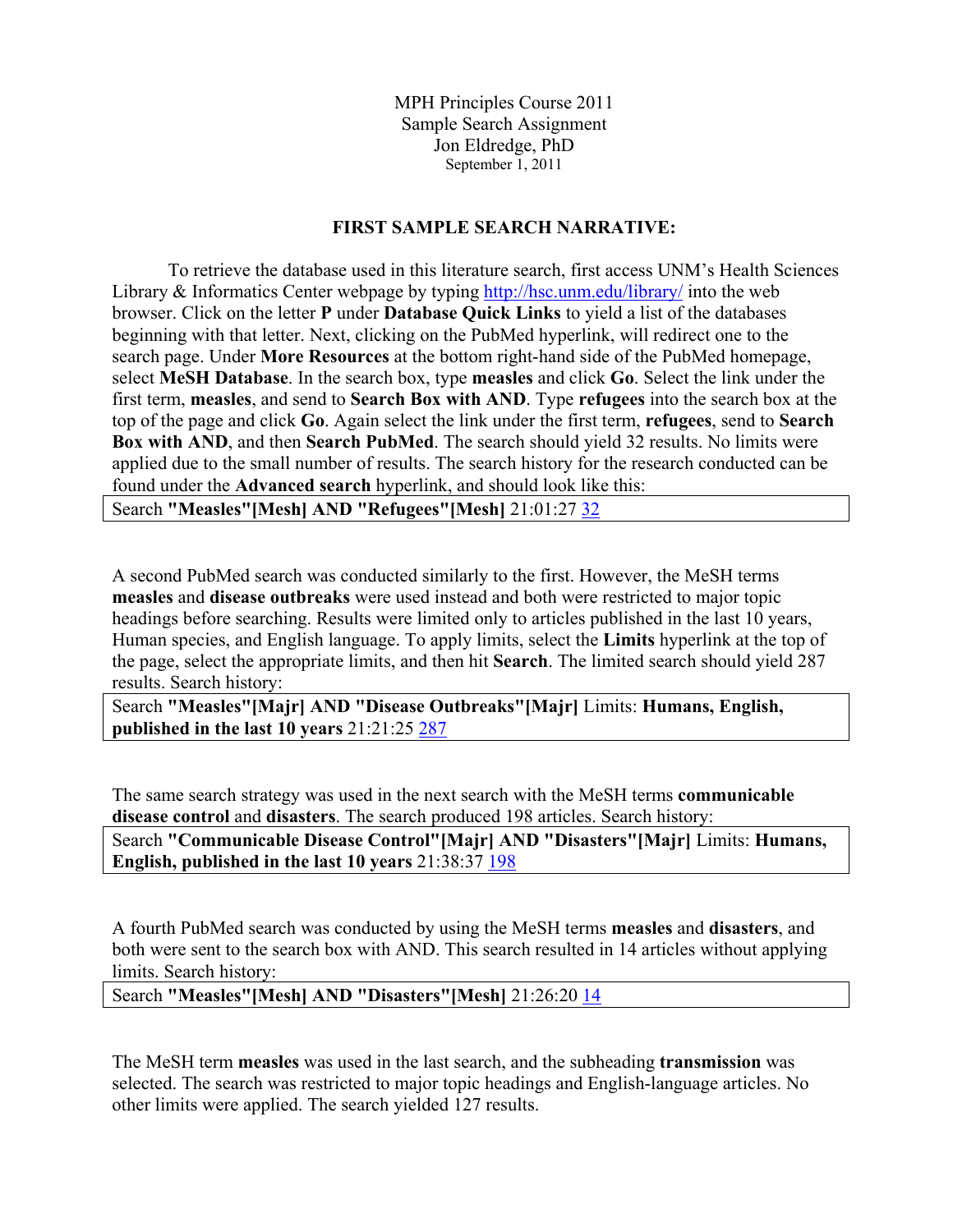### Search **"Measles/transmission"[Majr]** Limits: **English** 12:13:30 [127](http://www.ncbi.nlm.nih.gov/pubmed/advanced?cmd=HistorySearch&querykey=4&)

All search strategies resulted in literature that will support my chosen topic. A total of 30 articles containing any description of measles outbreaks in populations displaced by either natural disasters or complex emergencies, and/or of measles prevention and control guidelines and recommendations in emergency situations were selected and included as references.

## **SECOND SAMPLE SEARCH NARRATIVE:**

I used PsycINFO and PubMed for my literature review. To access either of these databases, go to UNM's Health Science Library and Informatics Center webpage by typing [http://hsc.unm.edu/library/.](http://hsc.unm.edu/library/) Once you've reached the HSLIC homepage, scroll down the screen until you reach Database Quick Links and select the letter P. There is a link to both PsycINFO and PubMed on this screen.

First, select the PsycINFO link. On PsycINFO's searchpage, click on the Thesaurus tab at the top of the page. In the browsing box, type Obesity and click the browse button. Select the term Obesity and then select the add button. The search box at the top should read DE "Obesity". Next, go back to the Browsing box and type Rural Environments and click the browse button. Select the term Rural Environments then change the drop down option directly above the search results to AND, then select the add button. The search box at the top should now read (DE "Obesity") AND (DE "Rural Environments"). Now click the Search button. You should get 43 results. To limit the search, go to the left side of the screen and select Show More. I limited my search to Linked Full Text. I selected English in the Language Box. Then I selected Human from the Population Group Box. Then I clicked on Search at the bottom of the page. The search should yield 11 results.

| $S2$ (DE "Obesity") AND (DE "Rural<br>Environments")                    | Limiters - Linked Full Text; Language: English;<br>Population Group: Human<br>Search modes - Boolean/Phrase |    |  |
|-------------------------------------------------------------------------|-------------------------------------------------------------------------------------------------------------|----|--|
| $\left  \text{S1} \right $ (DE "Obesity") AND (DE "Rural Environments") | Search modes - Boolean/Phrase                                                                               | 43 |  |

The next database I used was PubMed. Access PubMed from the HSLIC homepage using the same method used previously for PsycINFO. From the PubMed homepage, click on the MeSH Database link under the More Resources heading. Type Obesity in the search box at the top of the screen and click GO. Select the first term "Obesity". Once you select this term, the next screen should contain Obesity as the main heading and numerous subheadings below. First, scroll past the subheadings and check the box next to Restrict Search to Major Topic headings only. Then select several subheadings including: epidemiology, etiology, prevention and control, psychology, and statistics and numerical data. Under the Send To drop down menu, select the Search Box with AND option. The search box should read ("Obesity/epidemiology"[Majr] OR "Obesity/etiology"[Majr] OR "Obesity/prevention and control"[Majr] OR "Obesity/psychology"[Majr] OR "Obesity/statistics and numerical data"[Majr]). At the top of the screen in the search box, type in Rural and select GO. Select the first term "Rural Populations". On the next screen, click on the box next to the Rural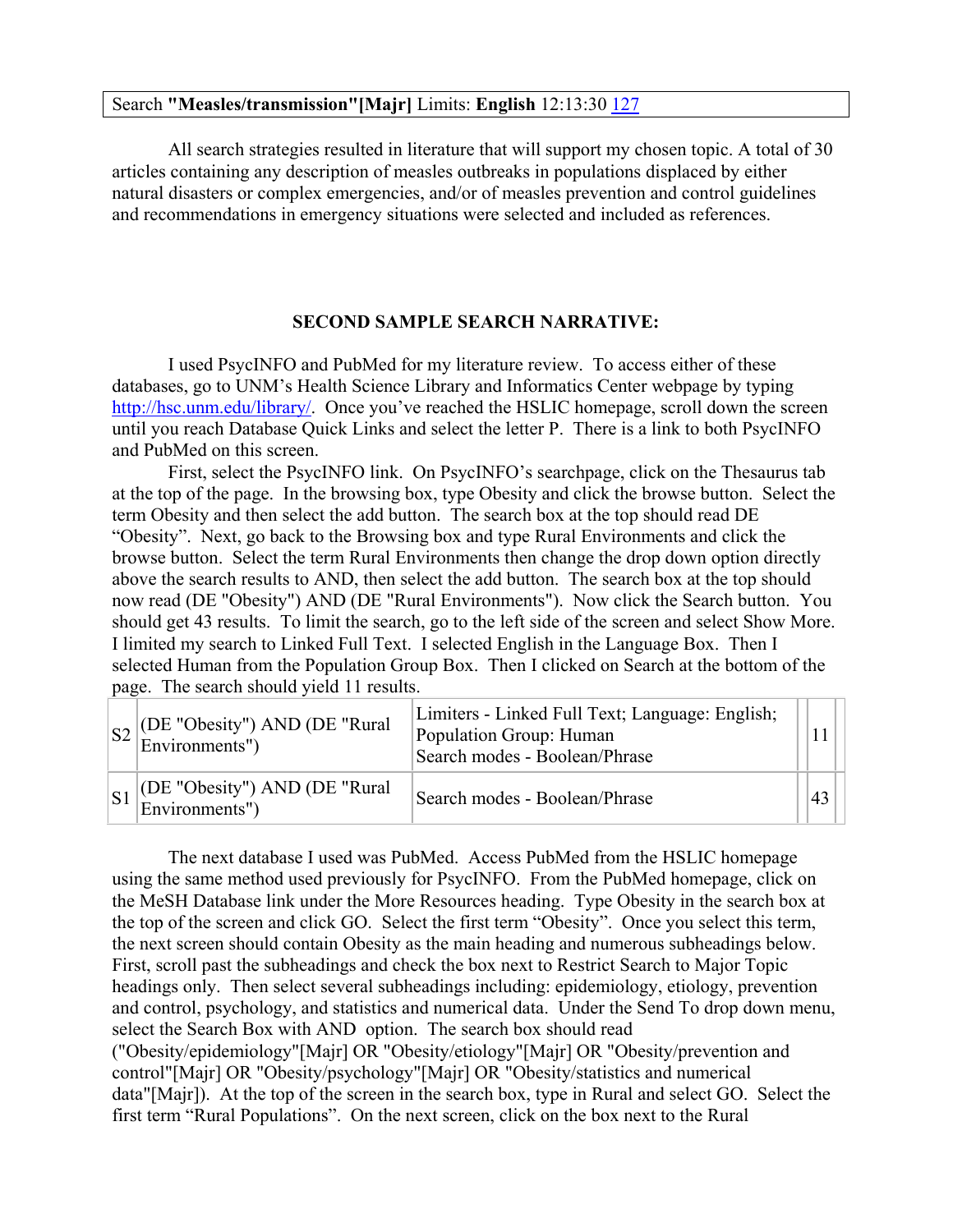Populations main heading. Go to the Send To drop down menu and select the Search Box with AND option. The search box should now read (("Obesity/epidemiology"[Majr] OR "Obesity/etiology"[Majr] OR "Obesity/prevention and control"[Majr] OR "Obesity/psychology"[Majr] OR "Obesity/statistics and numerical data"[Majr])) AND "Rural Population"[Mesh]. Click on the Search PubMed button below the search box. Your search should yield 297 results. To apply limits, go to the top of the screen and click on Limits. Select articles published in the last 5 years from the drop down menu in the Dates box. Limit the Species to Human. Select Links to Full Text under the Text Options box. Limit the Language to English. Click on the search button at the bottom of the screen. Your search should yield 134 results. The search history is listed below.

Search **(("Obesity/epidemiology"[Majr] OR "Obesity/etiology"[Majr] OR "Obesity/prevention and control"[Majr] OR "Obesity/psychology"[Majr] OR "Obesity/statistics and numerical data"[Majr])) AND "Rural Population"[Mesh]** Limits: **only items with links to full text, Humans, English, published in the last 5 years** 17:24:19 [134](http://www.ncbi.nlm.nih.gov.libproxy.unm.edu/pubmed/advanced?cmd=HistorySearch&querykey=7&)

## **THIRD SAMPLE SEARCH NARRATIVE:**

#### *What is the association between income level and fast food restaurants?*

We began our search by opening the PubMed homepage via the UNM HSLIC homepage. Once in PubMed, we clicked on the link for MeSH Database which is located in the blue colored left hand panel menu under "PubMed Services". In the MeSH database Search box, we entered "Food Industry". Results of this search returned 1 MeSH heading. I sent that heading to the "Search Box with AND". We then searched the MeSH database for "Socioeconomic Factors". Results of this search returned 1 MeSH heading. We sent that heading to the "Search Box with AND". I then searched the MeSH database for "United States". Results of that search returned 49 MeSH headings. I clicked the first one "United States" and sent it to the "Search Box with AND". I then clicked on the PubMed Search button. This resulted in 735 articles. Limiting that search to Links to Full Text, Published in the last 5 years, Humans and English language produced a total of 224 articles.

#35 Search ("Food Industry"[Mesh] AND "Socioeconomic Factors"[Mesh]) AND "United States"[Mesh] Limits: published in the last 5 years, only items with links to full text, Humans, English

#### *What is the association between foreign-born people and health care access?*

We began our search by opening the PubMed homepage via the UNM HSLIC homepage. Once in PubMed, we clicked on the link for MeSH Database which is located in the blue colored left hand panel menu under "PubMed Services". In the MeSH database Search box, we entered "Socioeconomic Factors". Results of this search returned 1 MeSH heading. We sent that heading to the "Search Box with AND". We then searched the MeSH database for "Emigrants and Immigrants". Results of this search returned 1 MeSH heading. We sent that heading to the